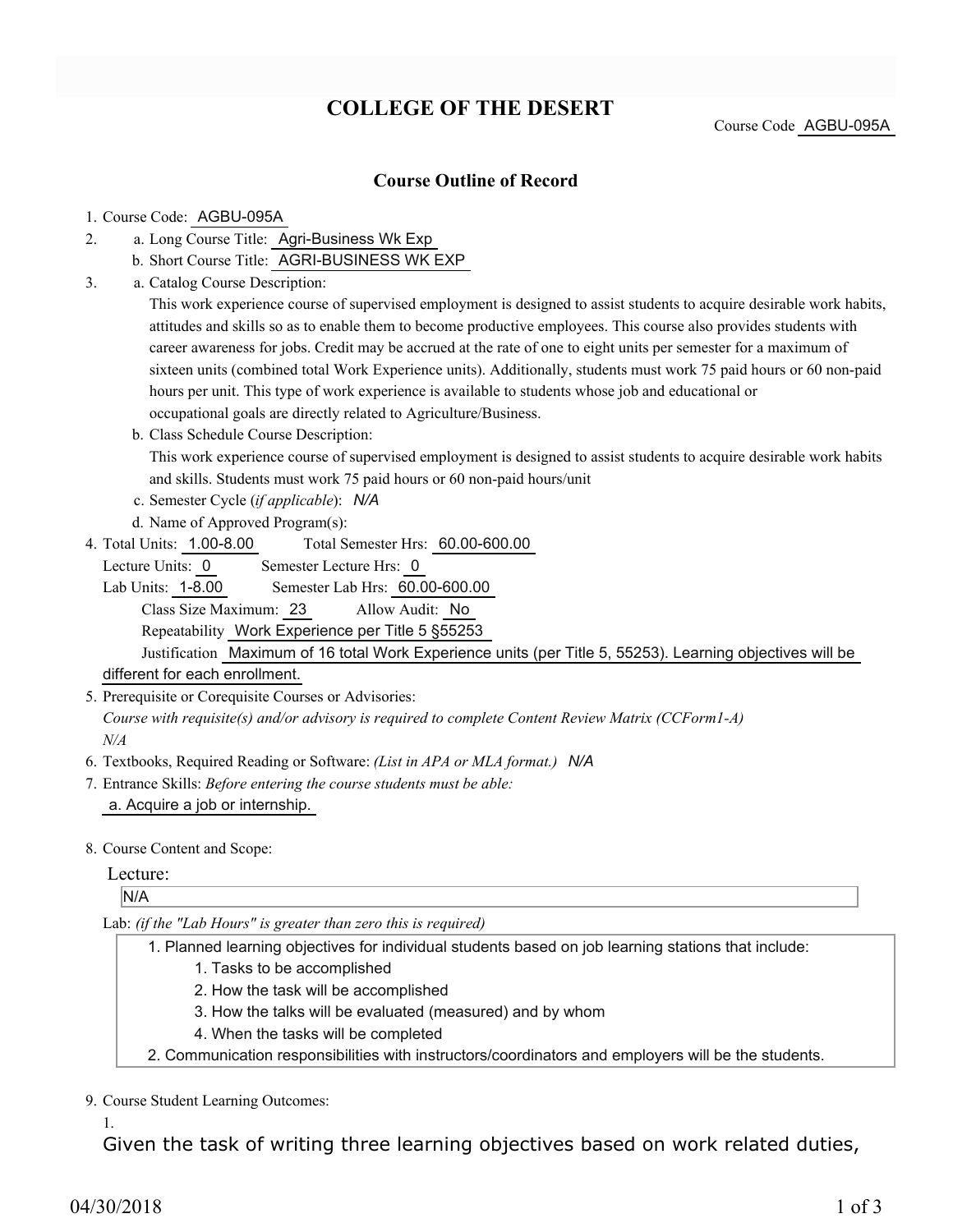### AGBU 095A-Agri-Business Wk Exp

demonstrate competent and appropriate completion of each objective which increases performance, improves efficiency and enhances skills in the workplace.

2.

Given normal tasks based on actual working conditions, demonstrate competent and appropriate employment soft skills.

- 10. Course Objectives: Upon completion of this course, students will be able to:
	- a. Demonstrate employment skills under actual working conditions.
	- b. Apply career goals of classroom theory to real life experience.

c. Demonstrate an increase in self-identity and confidence as a worker through individual attention given by instructor/coordinators and employers.

- d. Demonstrate an understanding of their own abilities in the work environment.
- e. Explain an understanding of human relations.
- f. Demonstrate an understanding of how to approach the job market.
- g. Apply work experience education on future job applications.
- h. Develop new or expanded job objectives each semester of enrollment.
- Methods of Instruction: *(Integration: Elements should validate parallel course outline elements)* 11.

#### Other Methods:

a. Conferences with students. b. Development of measurable learning objectives with the employer/supervisor that are specific to the job. c. Development of a training agreement between the employer and student.

12. Assignments: (List samples of specific activities/assignments students are expected to complete both in and outside of class.) In Class Hours: 0

Outside Class Hours: 0

-

- a. In-class Assignments
- b. Out-of-class Assignments
	- 1. Development of measurable learning objectives with the employer/supervisor that are specific to the job.
	- 2. Confer with instructor/coordinator on final learning objectives.
	- Arrange appointment to meet together with the employer/supervisor and instructor/coordinator to 3. discuss objectives and other issues and to sign the training agreement.
	- 4. Reflection paper (length and content to be determined).
	- 5. Self-evaluation by the student based on the training agreement.

13. Methods of Evaluating Student Progress: The student will demonstrate proficiency by:

• Other

a. Hours worked. b. Performance on the learning objectives. c. Attendance at scheduled conferences and orientation. e. Completion and timelines of paperwork f. On-site visit by the instructor/coordinator.

- 14. Methods of Evaluating: Additional Assessment Information:
- 15. Need/Purpose/Rationale -- All courses must meet one or more CCC missions.
	- PO Career and Technical Education

Apply critical thinking skills to execute daily duties in their area of employment.

IO - Personal and Professional Development

Self-evaluate knowledge, skills, and abilities.